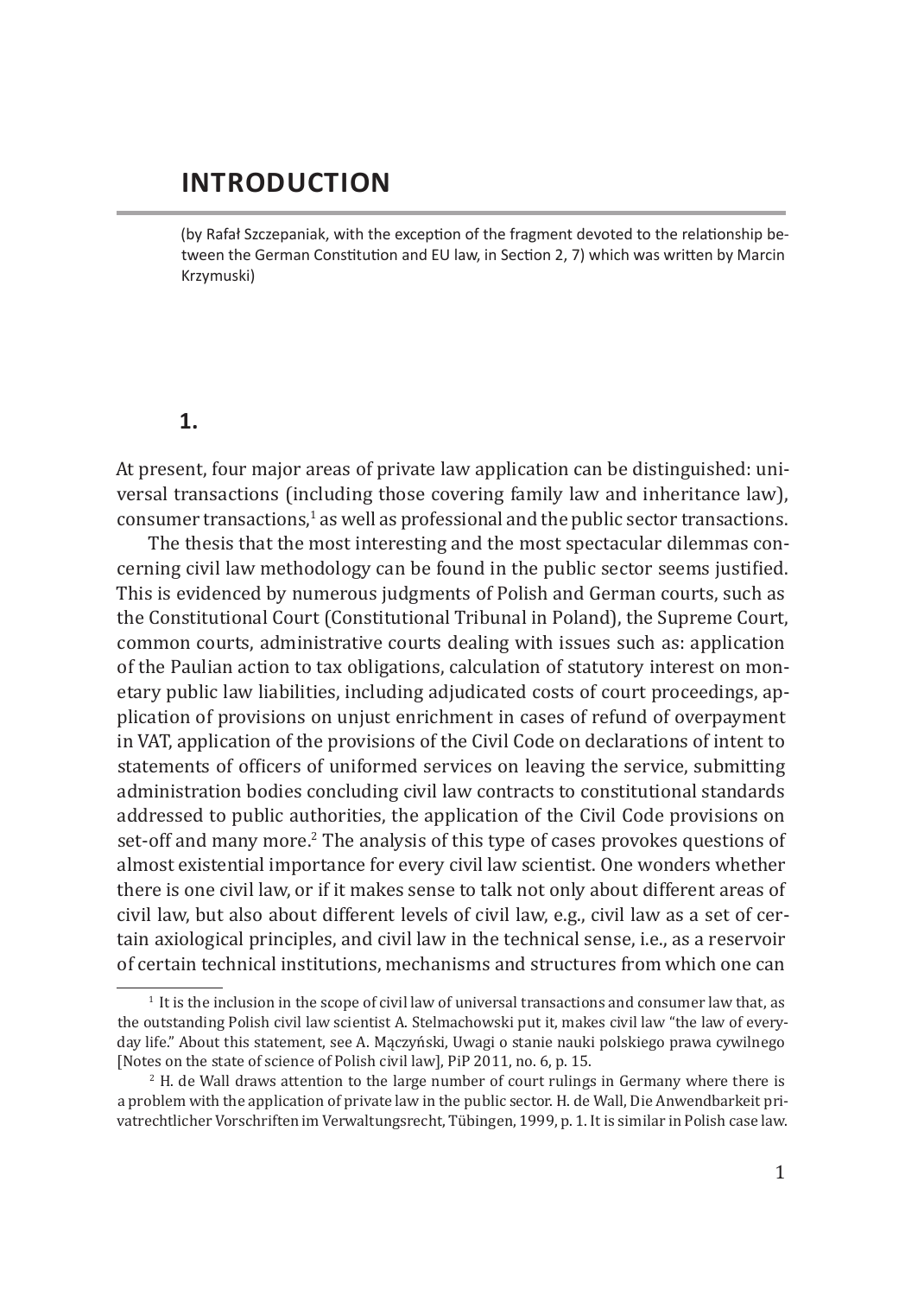freely draw. This last question basically boils down to whether civil law is just a specific method of regulating social relations that can be considered in a technical way, i.e., in isolation from a particular system of values. As a consequence, another question arises whether the legislator has in the light of the Constitution full freedom to use this method.

The public sector remains outside the borders of classic civil law science. $3$ Therefore, when applying private law in this environment, questions what civil law is and whether the division into public and private law makes sense must inevitably be asked. For this reason, the subject of applying civil law in this specific environment, which is the public sector, seems to be an exciting intellectual challenge; it is like an intellectual trip to the sources of the Amazon. A scientist specializing in civil law may view the public sector as a giant laboratory for the application of civil law and a particular environment in which all of these border issues resonate with doubled power. Consequently, this monograph could without exaggeration be entitled ...In search of the limits of civil law" or "In search of the limits of the admissible application of civil law."

The authors put forward a hypothesis that the effect of analyzing the use of civil law institutions in the public sector may be to enrich the civil law methodology. In the past, there were cases when the impulse for the development of civil law and civil law science came from observing areas located on the periphery of civil law regulations.

In recent decades, e.g., in connection with the phenomenon of privatization of public tasks, as well as the decentralization of public administration, we have repeatedly witnessed the occurrence of complex legal phenomena in connection with applying private law in the public sector. Comprehensive legal acts appear more and more often in which intermingling of methods of regulation typical of private and public law can be observed. These acts are an expression of the complexity of social life. Various phenomena occured as a result of these processes. In German-speaking countries, the pictorial terms "Flucht vor dem Staatsrecht" (escape from administrative law) and "Flucht ins Privatrecht" (escape to private law) were coined in this connection. Such phenomena raise specific legal issues. For example, many legal institutions of an eclectic nature have appeared, in which there are manifestations of both civil law and administrative law solutions. For example, in the science of administrative law, the term "atypical administrative

<sup>&</sup>lt;sup>3</sup> As noted by F. Bydlinski, we deal with the natural environment, or the so-called "most elementary or indigenous area of application of civil law" (*Kernbereich*) in the case of relations between private entities, i.e. natural persons and the organizational units created by them. See F. Bydlinski, Kriterien und Sinn der Unterscheidung von Privatrecht und öffentlichem Recht, Archiv für die civilistische Praxis 1994, vol. 194, p. 339.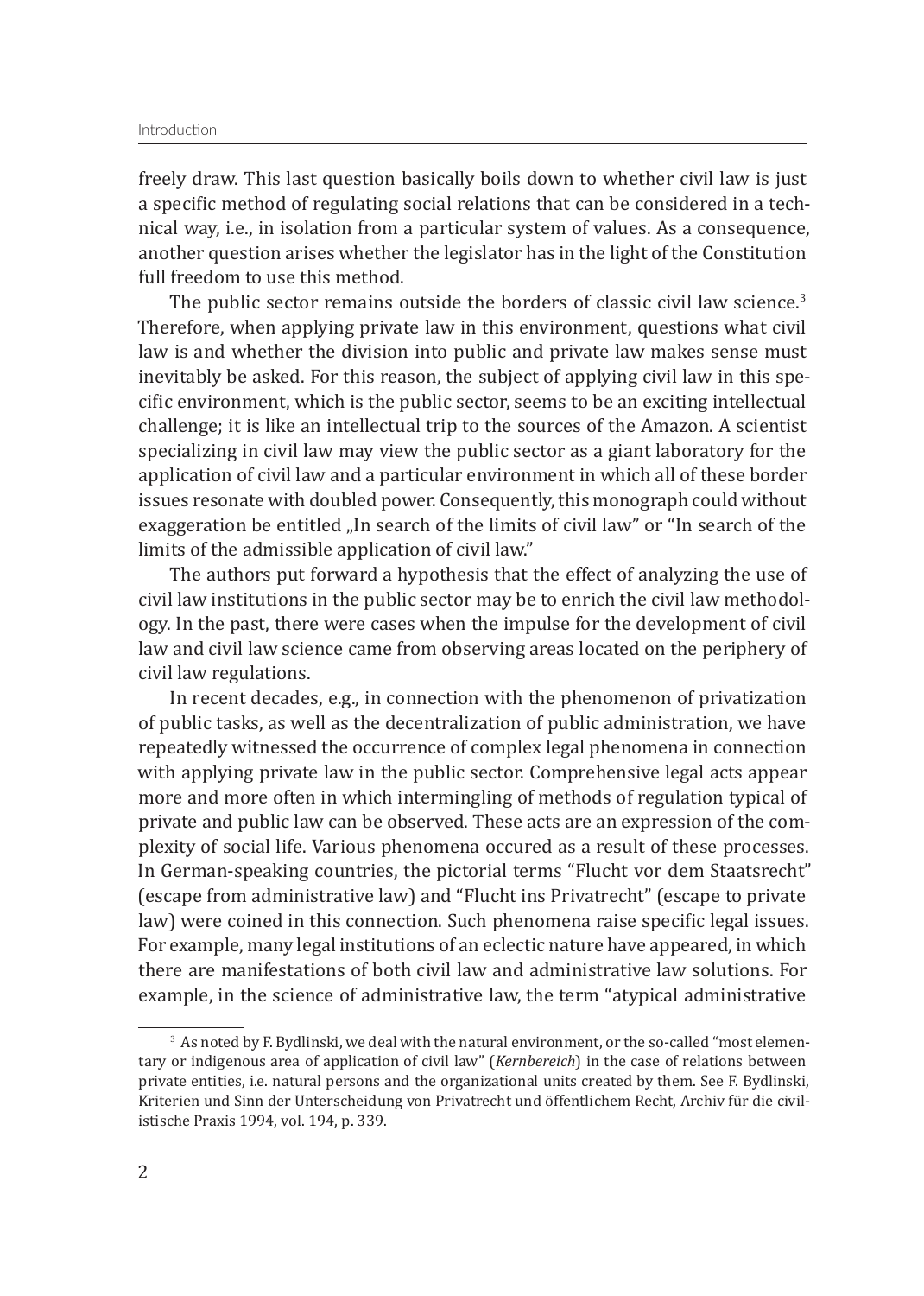entities" began to be used. It referred mainly to organizational units of the State using both classic administrative law forms as well as forms typical of civil law in their activities.<sup>4</sup> It is also worth pointing out that there are mixed legal constructions in which the decision-making process consists of two stages. First, an administrative decision is taken, e.g., to award a grant, and then an executive contract is concluded based on it. Examples include procedures for applying for research grants (*Zwei-Stufen-Theorie* in German science). These phenomena, among other things, will be the subject of analyses from the point of view of constitutional principles and values here. The question arises how these phenomena should be assessed in the light of the Constitution.

The authors put forward the hypothesis that classical civil law institutions used in this particular environment, which is the public sector, change their nature at least in part. Some problems can be observed in connection with this. In particular, the use of civil law institutions in public administration especially the use of the contract, does not guarantee, contrary to a fairly superficial opinion, partner-like treatment of the citizens by the administration. Failing to take this phenomenon into account on the part of the legislator and courts may lead to various types of abuses or aberrations that are incompatible with constitutional axiology. This in turn prompts the hypothesis that it is justified to develop a separate section of civil (private) law related to the functioning of public sector entities. At the same time, the term "section of civil law" in the above sentence has two meanings: as a discipline of legal sciences and as subject law, i.e., a set of norms. The development of such a department of civil law is enforced by the shortcomings of classical civil law methodology, which is not adapted to the specifics of the public sector, but also the need to respect the constitutional rights and freedoms of citizens. Expressions of a similar idea are found in German-language legal discourse such concepts as Sonderrecht or Verwaltungsprivatrecht, or the French concept of "le droit de l'administration" as opposed to "le droit administrative."

The purpose of this monograph is to answer several fundamental questions. Firstly, whether there are constitutional barriers to the application of private

<sup>4</sup>  See J. Jagielski, M. Wierzbowski, A. Wiktorowska, Nietypowe podmioty administrujące – kilka refleksji na tle organizacyjnych form wykonywania zadań publicznych [Atypical administrative entities – some reflections on the background of organizational forms of performing public tasks], [in] Podmioty administracji publicznej i prawne formy ich działania [Public administration entities and legal forms of their operation. Studies and materials from the scientific conference dedicated to the 80th birthday of E. Ochendowski], Toruń, November 15–16, 2005, pp. 203–222; on the hybrid status of bailiff, see R. Szczepaniak, Zagadnienie praw podmiotowych na styku prawa prywatnego i publicznego. Rozważania de lege ferenda na przykładzie opłat należnych komornikowi [The issue of subjective rights at the meeting point of private and public law. De lege ferenda considerations on the example of fees due to the bailiff], RPEiS 2014, no. 3, p. 73 ff.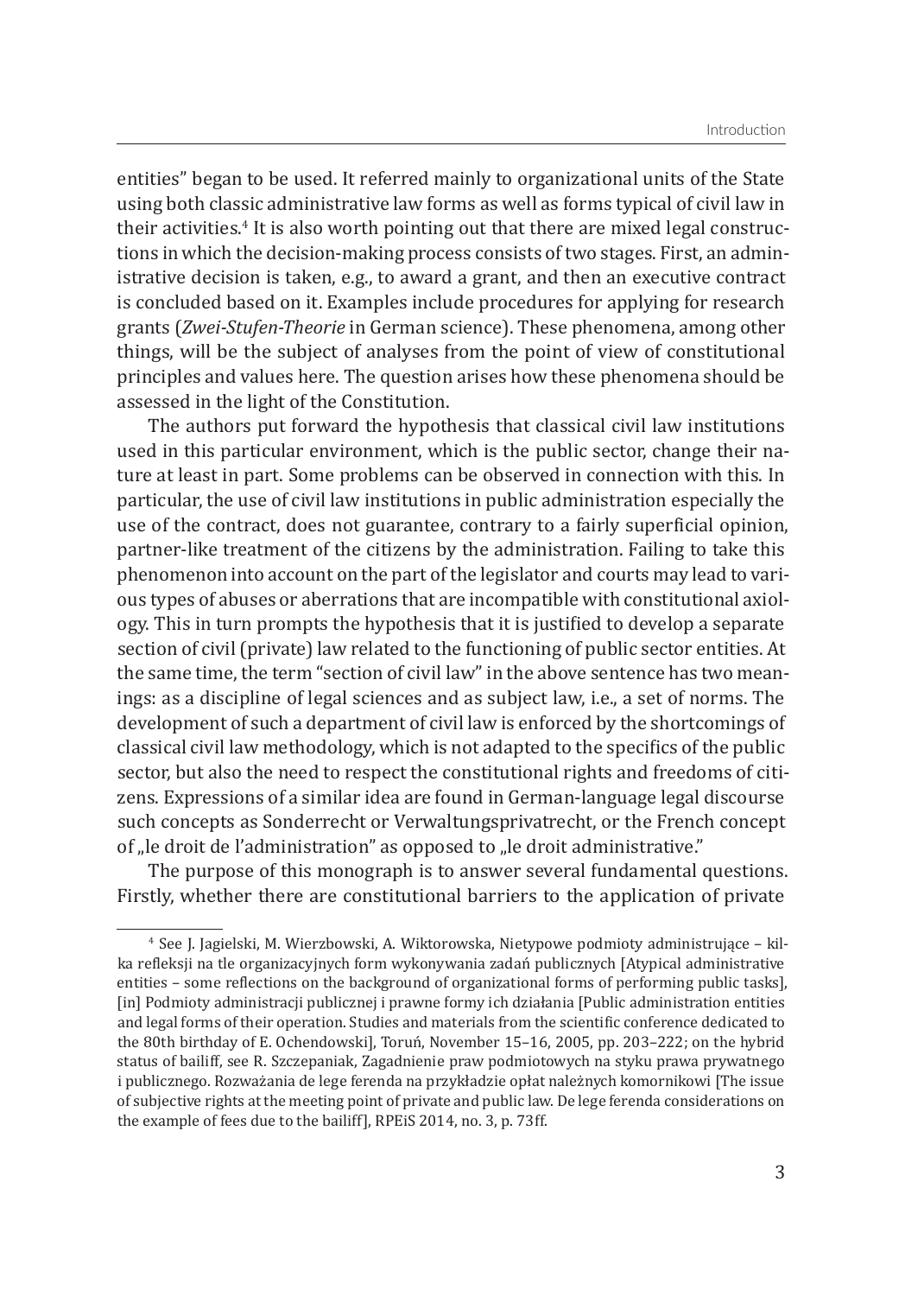#### Introduction

law in the public sector. Then, if the first question is answered in the affirmative, whether it is necessary to clarify what kind of barriers these are, whether they form a homogeneous axiological and functional group of principles and values, i.e., whether they are aimed solely at protecting the interests of individuals in their relations with public authorities, or if in some cases the purpose of these barriers is also to protect the public interest (the interest of the State and other public entities). The question of what the result of these barriers is also needs to be answered. Is it absolutely impossible to apply private law in this sector, or is it necessary to appropriate modify civil law institutions in this specific environment?

It should be borne in mind that there is a kind of dialectics and interdependence within the analyzed matter. If we see the need to modify private law institutions for the needs of the public sector, another aspect of the issue should not be forgotten. The question arises as to how far this modification is justified. To what extent are the principles expressed in civil law protected by the Constitution. There is also a question of how far interfering with property rights can go, and in particular whether it can violate the essence of these rights.

This work would not have come into being if its authors were not convinced that the application of private law in the public sector is characterized by farreaching specificity and that this specificity is enforced by the norms of the Constitution.

### **2.**

1) There are numerous methodological pitfalls looming for the researchers who undertake the analysis of the application of private law in the public sector. First of all, it is difficult to indicate a research field in which the final result of research would so much depend on the adoption of preliminary assumptions, sometimes not always clearly pronounced. Whereby, these assumptions can most often be reduced to the linguistic or semantic level. Consequently, some conceptual conventionalism as well as cognitive conventionalism appears. Sometimes we become slaves to a certain rooted conceptual apparatus, which causes us to force our way of thinking into settled ruts. For example, when we use names derived from civil law doctrine, it is easy to recognize that civil law is being applied in the public sector. It would sometimes be enough to modify this apparatus to reach opposite conclusions. Consequently, there is the problem of distinguishing between the real and apparent application of private law in the public sector and the need to avoid endless idle disputes in connection with this. In the era of the ongoing process of constitutionalization of civil law, we often encounter such problems. The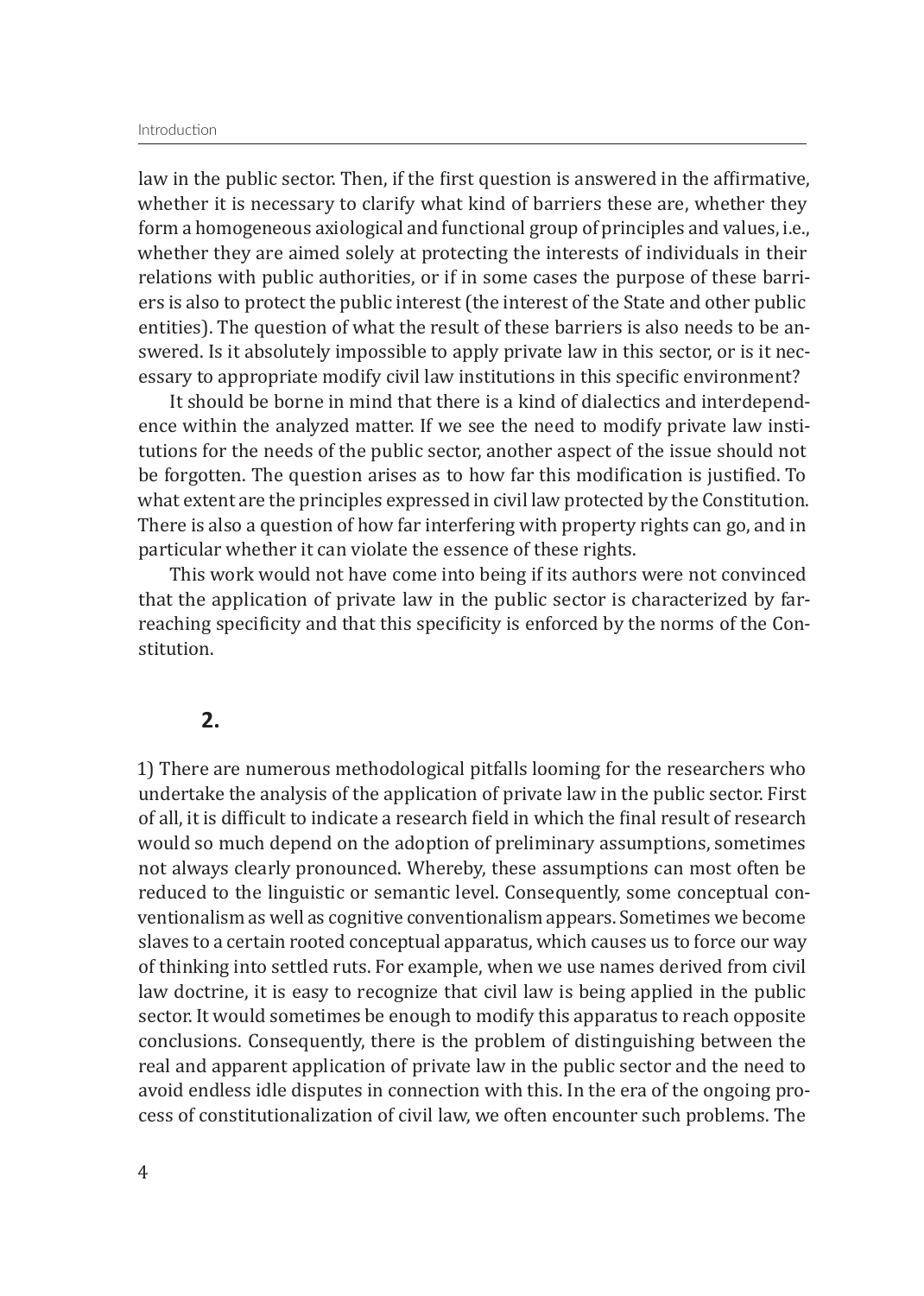good faith clause, which has specific civil law connotations, can be mentioned as an example. And yet we could use other concepts, such as equity, justice and dignity of the individual, which appear in the Constitution, and then associations with civil law may not occur.

The legal conceptual apparatus is not perfect. In the science of law we deal with many concepts that are misleading or at least suggest a solution incompatible with the prevailing theories. Such problems are particularly numerous in the subject matter discussed. Therefore, despite the fact that this Introduction is intended to clarify a number of concepts, it was necessary to include a separate chapter on methodological problems of a semantic nature in this work (Part I, Chapter 1 of the work).

The title of the work should be thoroughly clarified at this point. The authors are aware that each word used in the title is the result of certain preliminary assumptions that guide the undertaken research. Any word from the title can also be controversial.

2) The above remark applies to, among others, the use of the term "application of private law in the public sector." Some authors, especially from the area of French science of administrative law, question the term "the application of private law in administrative domain" (see Part III, Chapter 9). They argue that we are dealing here with a legal technique other than application, which can be called "reception" or "use" of civil law. Such views are based on the original features of French administrative law. However, it seems that in relation to legal systems such as Polish or German system, "application" will be a more appropriate term. This concept has a relatively wide range of meanings. However, the authors explain that they understand the concept of "applying civil law" even more widely than has been adopted in the traditional science of law.

Under the term "applying private law" the authors understand situations where the subject of legal qualification carried out by the courts are cases when a public entity uses the so-called civil law forms of action. At the same time, it is about using them in a very broad sense, i.e., starting from the legislator who uses various methods of regulating social relations and ending with a public entity which, e.g., decides to settle certain public matters by concluding a civil law contract with another public entity or private entity. It can be said otherwise that the subject of courts' ruling are cases of "using private law institutions by public entities."5

 $\textdegree$  S. Prutis also presents a broad understanding of the concept of "applying private law" – id., Instytucje podstawowe prawa prywatnego [Basic private law institutions (in opposition to public law regulations)], Białystok, 2018, pp. 268–271.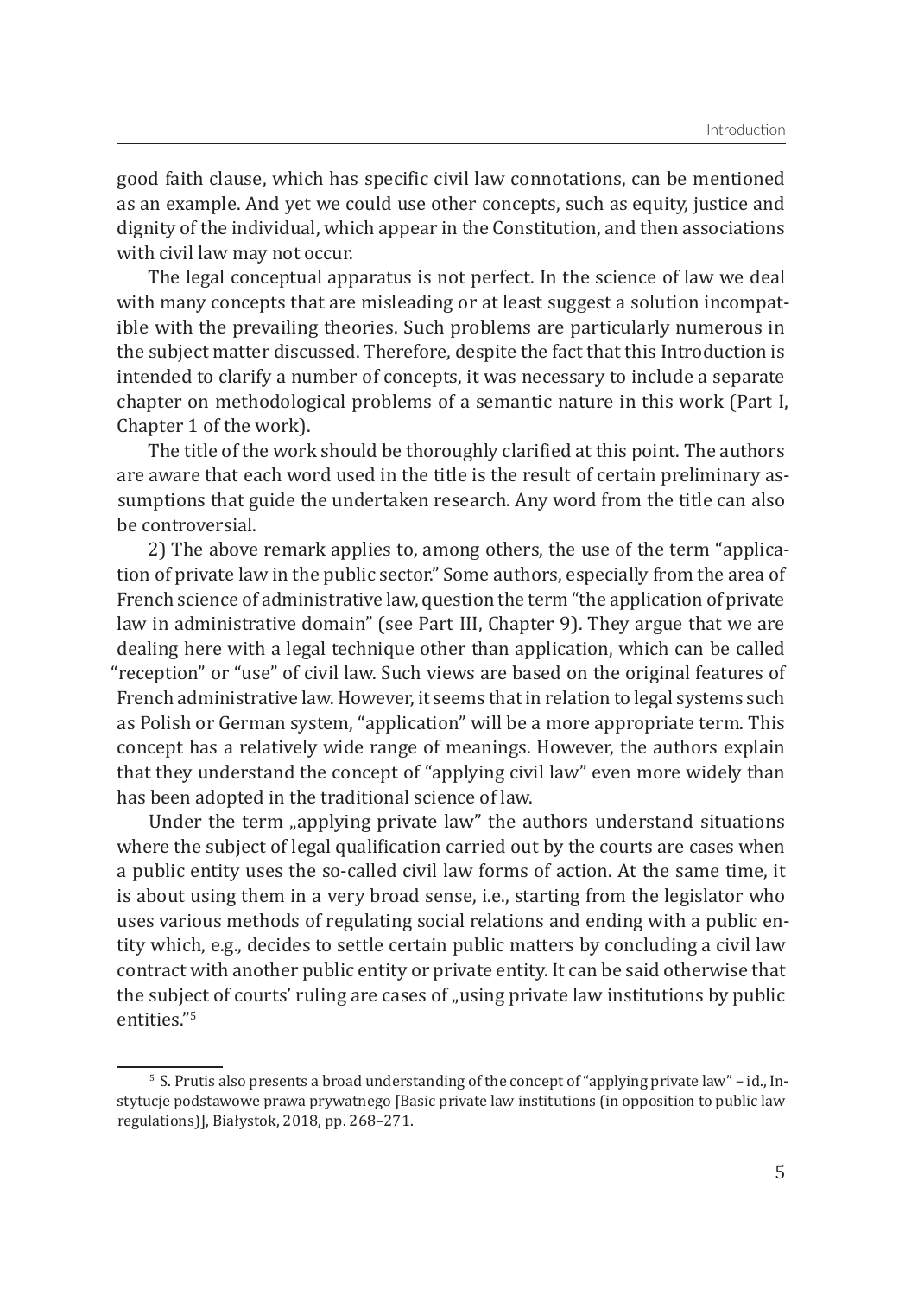Such a broad understanding of the phrase "the application of private (civil) law in the public sector" results from the fact that in each of the cases mentioned we deal with the use of civil law institutions by a public entity. Many cases of such use are worthy of analysis, because they are associated with interesting phenomena and trends. First of all, these examples give valuable material for reflection, which function is assigned to the institutions of civil law provenance by public authorities or, more broadly, public entities.

The authors realize that they may be accused of understanding the concept of "applying the law" too broadly. In our European legal culture, it is customary to distinguish the creation and application of law as separate phenomena. Meanwhile, as the above explanation implies, the authors also include legislative activities within the term "applying the law." Nevertheless, it has long been known that there are many relationships between these two spheres. The authors concluded that faithful adherence to the traditional division into the creation and application of law would unduly deplete the scope of consideration. One cannot disregard the phenomenon of blurring the division into the creation of law and its application by courts in the modern world. This process occurs in Europe and its numerous manifestations can be indicated. The question about constitutional barriers to the applicability of private law in the public sector is also a question about the constitutional limits to interchangeability of civil-law and administrative-law method of regulating social relations, and thus a question about the extent of the legislator's freedom in this respect. Legislative decisions are subject to review by constitutional courts, which thus affect the shape of civil law.<sup>6</sup> Consequently, this is a question that not only the legislator must face, but also judges and other bodies applying the law. Thus, there is a kind of interaction (interdependence) between the language of the law (the language spoken by the legislator) and the legal language (the language in which the discourse on law takes place – for these languages see Part I, Chapter 1).

The issue of admissibility of applying private law in this specific environment, which is the public sector, is in some sense integrally related to the issue of lawmaking. These two aspects (creation and application of law) are intertwined to some extent. If after interpretation of the applicable provisions, including the Constitution, the court finds that the civil-law method of regulation is inadvisable with respect to given social relations, inevitably then its inclination to apply civil law institutions will be largely limited. Sometimes the civil law regulation method is in a way introduced in the so-called judicial law or law of judges. It is the judges who

 $\degree$  See on this subject F. Becker, Offentliches und Privates Recht, NVwZ 2019, p. 1389 and the judgment of the German Constitutional Court indicated as an example BVerfGE 133, 59 = STAZ 2013, 184 = NJW 2013, 847 = NVwZ 2013, 1207 Ls.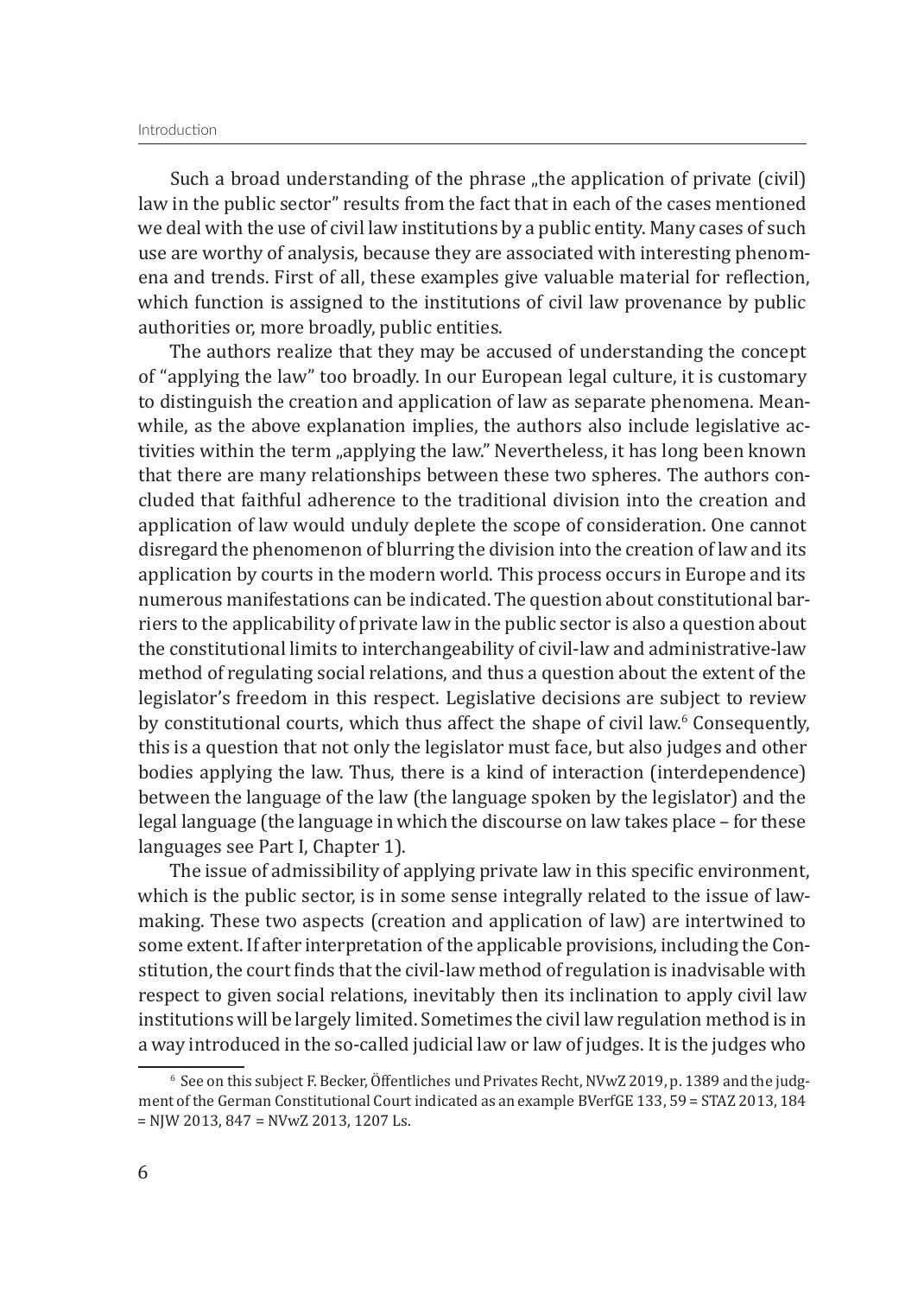often, in the absence of precise legal regulations, decide on the application of institutions that are typical of the civil law method of regulation. It is the judges who determine the content of the norms established by the legislator. As a consequence, the phenomenon of reviewing the constitutionality of the norm appears, the content of which is determined by the case law of the Supreme Court and other courts.<sup>7</sup>

Therefore, both the legislator and the judges must consider whether the application of civil law institutions to relations within the public sector does not violate the principles expressed in the Constitution. In other words, they must take into consideration the question whether the use of a civil law institution in the public sector does not lead to a kind of abuse of legal form.<sup>8</sup>

The problem of the applicability of private law in the public sector itself is therefore at least two-fold: at the highest level of abstraction the question arises about the admissibility of choosing the civil law method of regulating social relations; it is therefore a question addressed mainly to the legislator, followed by the judges (judicial law). There are fundamental dilemmas here; ideological and social issues arise, including questions about constitutional axiology. At the lower level of abstraction (the second level) there are questions about the use of specific institutions, or even individual provisions classified as civil law regulations. They are addressed to public authorities other than the legislator. These questions are not necessarily accompanied by such fundamental dilemmas as those that occur when choosing a method of regulation. It can be said that this is a more technical question. So it may regard such issues as the possibility of offsetting, the application of the power of attorney, defects of declarations of intent, etc.

These two levels of the application of private (civil) law in the public sector should be taken into account when considering specific practical issues.<sup>9</sup>

<sup>7</sup>  M. Wiącek, S. Żółtek, Niekonstytucyjność normy ustalonej w drodze orzecznictwa Sądu Najwyższego [Unconstitutionality of the norm established by the case law of the Supreme Court], [in] Analizy Sądu Najwyższego. Materiały Naukowe. Jednolitość orzecznictwa, standard, instrumenty, praktyka [Analysis of the Supreme Court. Science materials. Uniformity of jurisprudence, standard, instruments, practice], vol. I, Warsaw, 2015, edited by M. Grochowski, M. Raczkowski and S. Żółtek, p. 49, and the following; e.g., P. Wszołek notes that the phenomenon of "escaping into the sphere of civil law" can be discussed both at the level of legislation and the application of law by courts. See P. Wszołek, Kryteria wyodrębniania prawa administracyjnego [Criteria for separating administrative law], Warsaw, 2016, p. 128.

<sup>8</sup>  The concept of "Formenmissbrauch" was propadated by Ch. Pestalozza, see Ch. Pestalozza, "Formenmißbrauch" des Staates. Zu Figur und Folgen des "Rechtsmißbrauchs" und ihrer Anwendung auf staatliches Verhalten, Munich, 1973 (for the abuse of form by the legislator, see p. 39 ff.).

<sup>&</sup>lt;sup>9</sup> In German science these levels [or planes] are distinguished in connection with the analysis of the so-called horizontal effect of fundamental rights (Drittwirkung). It is noted that these planes are not clearly distinguished and often analyzed together. See C.W. Canaris, Grundrechte und Privatrecht, Eine Zwischenbilanz, Berlin and New York 1999, p. 11ff.; see Ch Starck, Human Rights and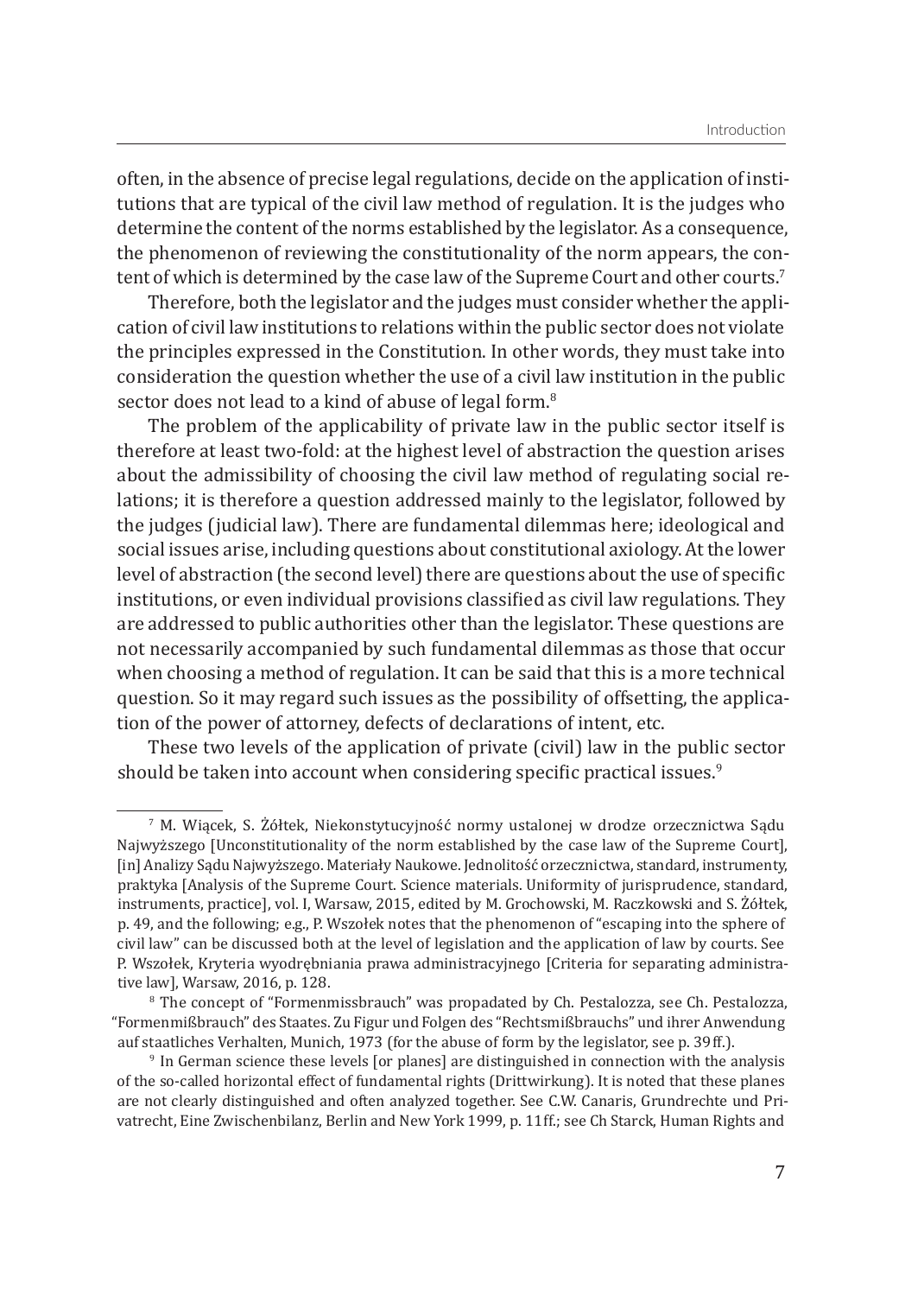3) With reference to the above argument about the multifaceted character of the analyzed issue, it should be noted that the very concept of "private (civil) law" can be understood differently. Sometimes it may be a specific method of regulating social relations, and at other times the use of individual institutions or even a single provision qualified as a civil law provision. The authors make a methodological assumption that different research perspectives may be assumed depending on this. The authors will bear this in mind in their research.

In yet another sense, the authors of the study have adopted a broad understanding of the term "private (civil) law." They used the technical and legislative criterion, according to which the provisions of civil law are those contained in normative acts commonly classified as civil law acts. According to this criterion, of course, the provisions of the Civil Code stand out. The authors are aware of the controversy of such a technical and legislative criterion, $10$  although civil codes are indeed indicated in Europe as a criterion of distinction.<sup>11</sup> However, without adopting this criterion at least at the beginning of the discussion, it would be difficult to address the topic at all. From the beginning, the authors would be entangled in intricate theoretical considerations which provisions do or do not belong to civil law and which to public law. For similar reasons, the authors make no distinction between civil and private law. They will use these terms interchangeably. Nevertheless, the division into public and private law must be analyzed. It is impossible to escape this issue. The authors are aware that this division is not uniform in individual countries, even within the EU. As a consequence, they are also aware that in one legal system a given institution, e.g., the contract concluded by a public entity, may be classified as a public law instrument and in another as belonging to civil law. As a result, the application of the contract does not have to be included in the application of private law in the public sector. Consequently, there are problems of comparative nature.

Private Law in German Constitutional Development and in the Jurisdiction of the Federal Constitutional Court, [in] D. Friedmann and D. Barak-Erez (eds.), Human Rights in Private Law, Oxford and Portland, Oregon, 2001, p. 97; see J. Krzeminska-Vamvaka, Horizontal effect of fundamental rights and freedoms – much ado about nothing? German, Polish and EU theories compared after Viking Line, Jean Monnet Working Paper 2009, no. 11/09, p. 8.

 $10$  For the controversy of this approach, see M. Safjan, System prawa prywatnego [Private Law System], edited by Z. Radwański, vol. 1, Warsaw, 2007, p. 35; P. Wszołek, Kryteria wyodrębniania<br>prawa administracyjnego [Criteria for separating administrative law], p. 109.

 $11$  See J. Helios, Publicyzacja prawa prywatnego – prywatyzacja prawa publicznego w kontekście rozważań nad prawem europejskim [Publicization of private law – privatization of public law in the context of consideration of European law], Przegląd Prawa i Administracji 2013, no. 92, p. 35. As S. Prutis writes, referring to Z. Radwański, the Civil Code is the foundation of private law. See Instytucje podstawowe prawa prywatnego (w opozycji do regulacji prawa publicznego) [Basic private law institutions (in opposition to public law regulations)], Białystok, 2018, p. 52.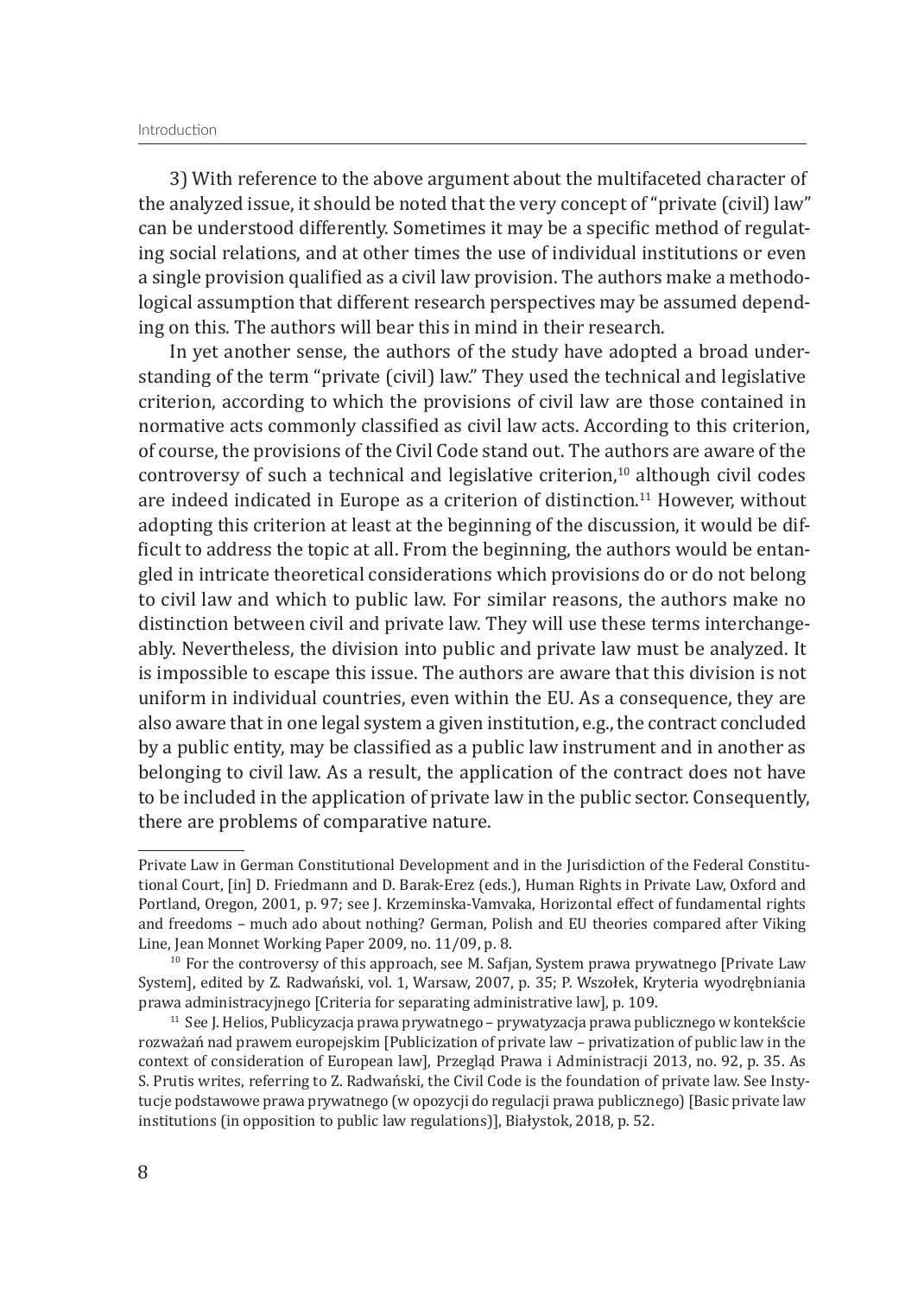4) Therefore, the application of the comparative method, in this case comparing Polish and German solutions, in such complex legal and semantic conditions, faces a number of difficulties. Individual institutions classified in Poland as belonging to private law, in the light of German law, may be qualified as public law arrangements and vice versa. This applies not only to the issue of the contract, but also to property, unjust enrichment or tort liability of public authorities. Sometimes we encounter a phenomenon of almost untranslatable legal language of individual countries. Without making some preliminary assumptions, it is very difficult to begin any comparative considerations (see Part 1 Chapter 1, section III). As a consequence, the sense of conducting comparative research on the application of private law in the public sector may sometimes even be questioned.

In spite of these problems, the authors undertook the task of comparing German and Polish solutions in selected fields. They did so for several reasons. They are convinced that comparative research makes sense because it brings a number of positive results. By learning about a different legal system, we can better understand the legal solutions of our own system, and, as a consequence, assess their effectiveness and determine the directions of change. Therefore, it is worth making such comparative efforts despite the indicated difficulties. The accuracy of this claim is demonstrated by the works of other authors undertaken on a large scale to compare legal solutions occurring in various European and non-European countries (see, e.g., R. Noguellou, U. Stelkens (eds.), Droit comparé des Contrats Publics, Bruxelles 2010). They had to make certain initial assumptions to conduct such comparative studies (see Part I, Chapter 1, section III). Although the main emphasis in the work will be placed on comparing Polish and German solutions, the authors will also refer to selected legal solutions of other European countries and EU law.

In fact, the difference between two legal systems, especially when considering those belonging to the European cultural circle, may be smaller than it appears at the first glance. The authors are convinced that the State and other public entities are not the same kind of entities as private entities, even when they use civil law activities, including civil law contracts. The authors assume that this pattern is basically present in all European Union countries, i.e., that the use of forms of civil law provenance by the administration has specific characteristics in each country, and it is possible to make and worth making a comparative analysis in this respect. This assumption is based on the so-called functional method, which is still dominant and one of the oldest methods in comparative legal analyses. $12$ 

<sup>&</sup>lt;sup>12</sup> See O. Brand, Conceptual Comparisons: Towards a Coherent Methodology of Comparative Legal Studies, Brooklyn Journal of International Law 2007, vol. 32, no. 2, p. 409ff.; R. Michaels, Forthcoming. Comparative Law, [in] Oxford Handbook of European Private Law, edited by Jürgen Basedow, Klaus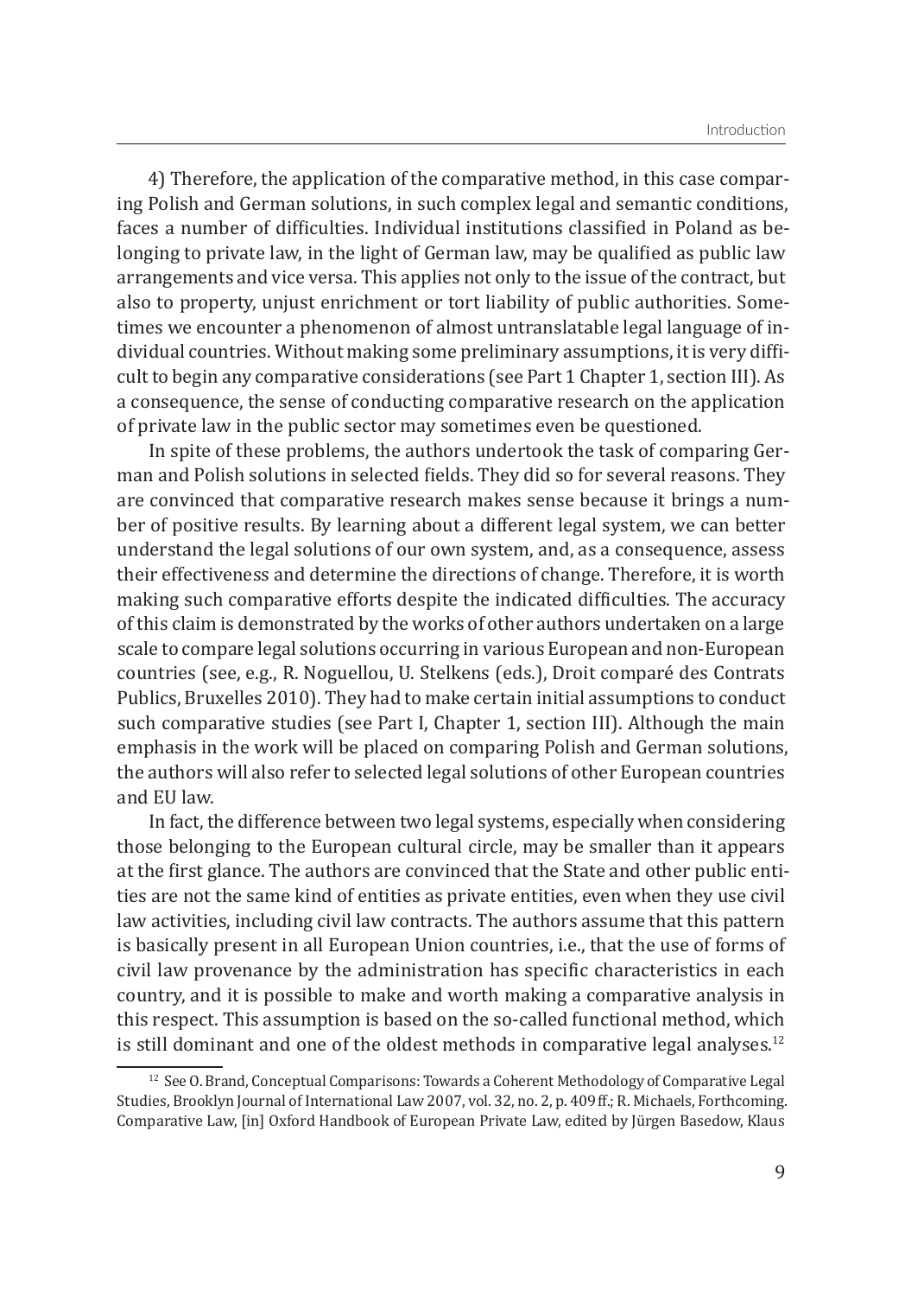The basis of this method is the belief that in all countries and societies there are essentially similar or even identical problems. Consequently, the measures used in one legal system to eliminate these problems are the functional equivalents of instruments found in other legal systems. Of course, these equivalents may have different degrees of effectiveness.

On the other hand, it should be noted that in the circle of administrative law experts, it is sometimes rightly pointed out that any conclusions made on the basis of comparative considerations, and in particular drawing examples from the laws of other countries, must be made with extreme caution.<sup>13</sup> It would certainly not be appropriate to transpose without reflection legal solutions and institutions developed in other countries. There are far-reaching differences between individual European countries when it comes to the scope of the subject matter covered by the regulation related to the so-called public sector. An analysis of the development of Polish law and the law of Western European countries indicates the extent and scale of these differences, contrary to the popular belief that the legal systems of the countries of Continental Europe are similar. The differences occur among other things with regard to such fundamental issues as the system of sources of law and the scope (subject) of public law. Hence, this entire work is also in some part a study of problems encountered in comparative law research on issues of public sector functioning.

The authors will attempt to answer the question whether there is a process of convergence between the legal systems of European countries in the studied field.

5) It should be emphasized here that the authors adopted certain preliminary assumptions, e.g., they gave primacy to the subjective criterion in the conducted considerations. It is a criterion used to distinguish between private and public law, but also a criterion justifying the introduction of specific modifications of principles developed in the science of civil law. The primacy of the subjective criterion will be explained in individual chapters of this work (Part I, Chapter 1, section V.2; Chapter 2 section VIII).

Hopt and Reinhard Zimmermann, Oxford, 2011, p. 1 ff. available at: https: //scholarship.law.duke.edu/ faculty\_scholarship/2388; A. Doczekalska, Comparaive law and legal translation in the search for functional equivalents – Intertwined or separate domains? Comparative Linguistics 2013, no. 16, p. 63 ff.

 $13$  See on this topic K. Ziemski, Indywidualny akt administracyjny jako forma prawna działania administracji [Individual administrative act as a legal form of administration], Poznań 2005, p. 143; see on this topic R. Szczepaniak, The nature of the division into public and private law, with particular emphasis on the Polish experiences, Comparative Law Review 2015, no. 20, p. 50. See also A. Piskorz-Ryń, Ponowne wykorzystanie informacji sektora publicznego [Reusing public sector information], Warsaw, 2018, p. 36 ff. The author draws attention to the different tradition of individual EU Member States. EU law introduces harmonization through directives, leaving Member States relative freedom to achieve their goals, though.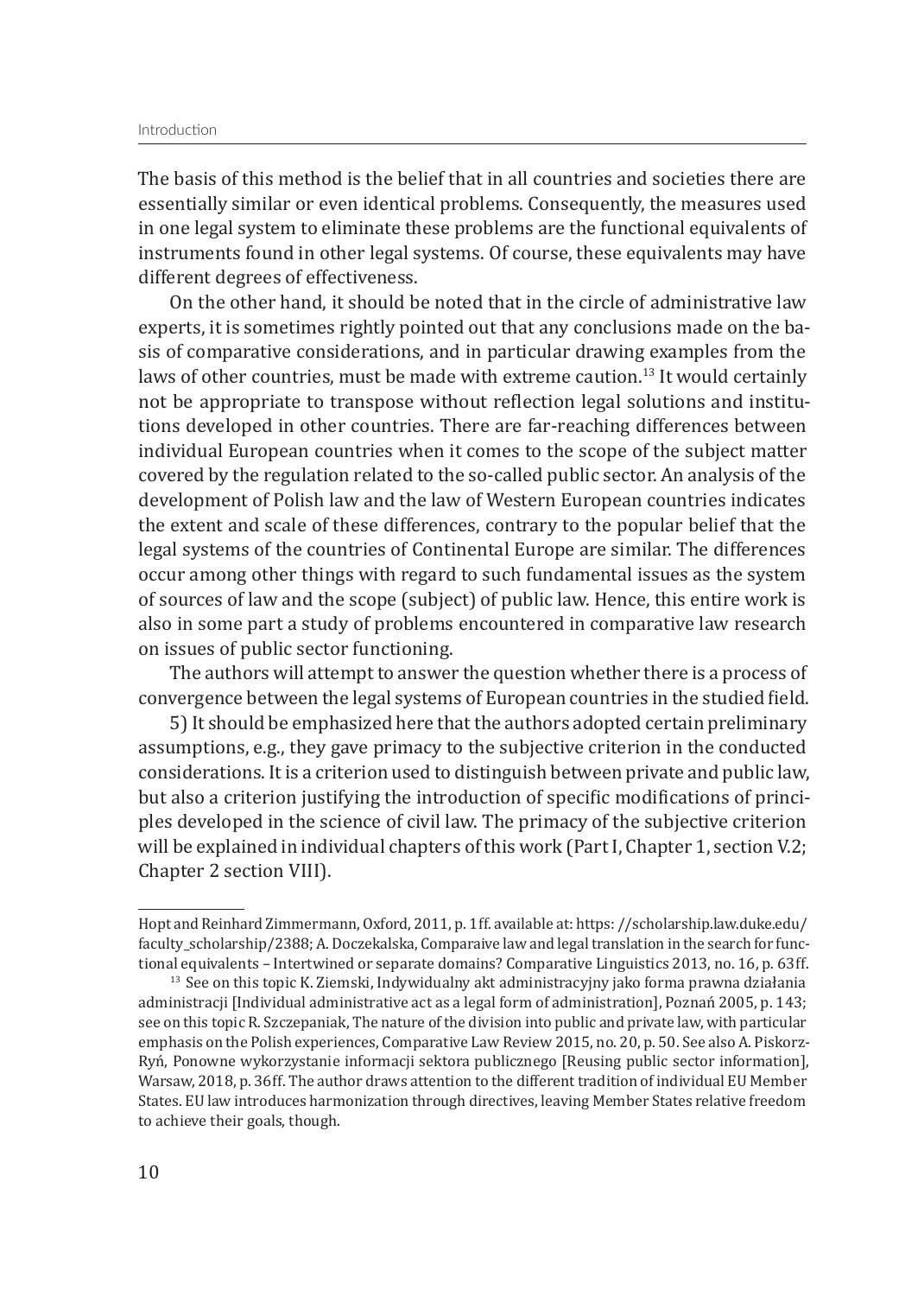The admissibility of applying private law in the public sector has always been more or less controversial. These controversies are derived at least in part from the significance of the division of the legal system into public and private law, which is respected in the Continental European legal culture. As some representatives of the doctrine claim, not only in Poland and Germany, this division results from the very nature of the legal system. The reference here to such a momentous division, which is the division into public and private law, is most justified. It suggests that arguments of the highest level referring to this division are raised in discussions on the application of private law in the public sector. This is demonstrated by the analysis of case law and literature in Poland and other European countries. Repeatedly, the refusal to use certain institutions of civil law provenance in public sector environment is justified by the impassability of the two spheres: i.e., the sphere of private law and the sphere of public law. Without prejudging the legitimacy of this division, the authors of the work put forward a hypothesis that modern times require a proper redefinition of this division. In particular, the traditional view that it is a dichotomous division raises doubts. This approach leads to a kind of absolutization of the division. There is still an attitude in the scientific community that manifests itself in treating this division as a value in itself. Such an attitude alone can be the subject of research. The question arises whether such a strong division between public and private law finds justification in the Constitution; also, whether such a strong division between public and private law is in line with constitutional axiology. In particular, it is worth asking the question whether it has not become, as Ewa Łętowska would describe, one of the barriers in our thinking about law.<sup>14</sup> The authors will analyze instances of case law where the reference to this division has influenced the content of the judicial decision and will assess these cases from the point of view of constitutional axiology.15

6) The term "public sector" should also be clarified. Its understanding will be thoroughly substantiated in Part I, Chapter 1 of the work. At this point, it should only be noted that the authors understand this concept in a broad manner. In particular, in their view, it is a broader notion than the concept of "public finance sector" as defined in art. 9 of the Polish Act of 27 August 2009 on public finance<sup>16</sup> as it also covers the activities of, e.g., municipal companies. The term "public sec-

<sup>&</sup>lt;sup>14</sup> See E. Łętowska, Bariery naszego myślenia o prawie w perspektywie integracji z Europą [Barriers to our thinking about law in the perspective of integration with Europe], PiP 1996, no. 4–5, p. 46.

<sup>&</sup>lt;sup>15</sup> See R. Szczepaniak, Sens i nonsens podziału na prawo publiczne i prywatne [The sense and nonsense of the division into public and private law], PiP 2013, no. 5, and the same author Przyczyny odwoływania się do podziału na prawo publiczne i prywatne przez polskie organy stosujące prawo [Reasons for referring to the division into public and private law by Polish courts], Forum Prawnicze 2015, no. 3 (27).

<sup>&</sup>lt;sup>16</sup> Journal of Laws 2013, item 885.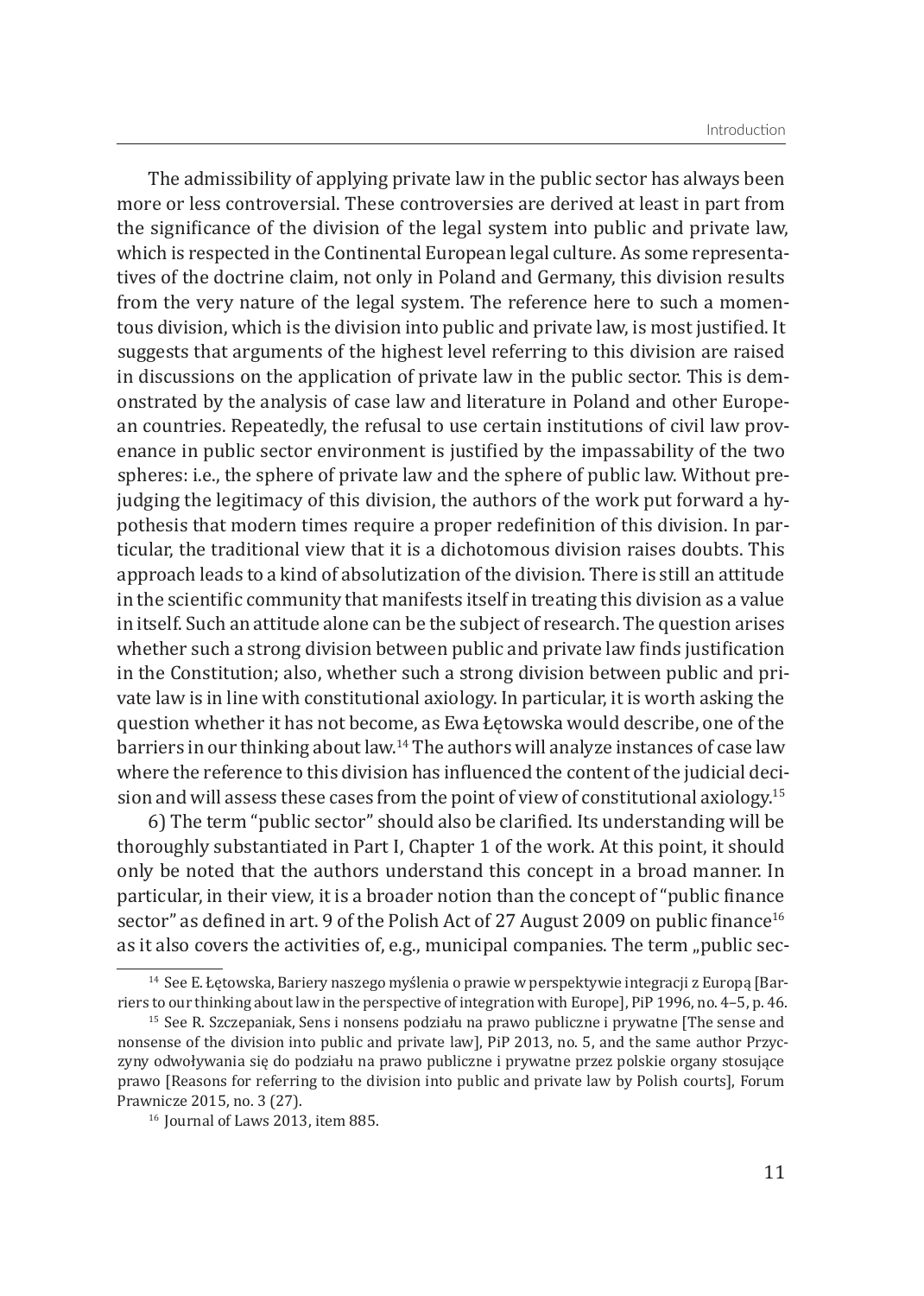tor" is intended to mean the entire sphere of activity of the State and other public entities. Therefore, it applies both to relations between public entities as well as between public and private entities. Such a broad understanding is also the result of granting primacy to the subjective criterion in the conducted considerations.

The term "application of private law (or application of the provisions of private law) in public (administrative) law" or "application of private law in administrative law" is frequently used. Also in this publication, this expression is sometimes used (especially in Part III, Chapter 9) to distinguish the application of private law provisions in the area subject only to administrative law regulations from the cases of civil law provisions application in the entire public sector. However, it seems that a better term, and especially a more cautious term, is "the application of private law in the public sector." In order to be able to use the term "public law" in the title, one should first answer the question what public or administrative law is. Such answers could not be given without making a series of preliminary assumptions that would introduce far-reaching conventionalism in the research and cognitive sphere. A much more methodologically neutral term is "public sector." Moreover, in the title of the work, the authors wanted to avoid the a priori assumption that the public sector is regulated solely by public law.

It should be noted that replacing the term "public law" with the term "administrative law" would not introduce sufficient precision either. The concept of "administrative law" raises far-reaching objections as well (see Part I, Chapter 1, section V.2).

In addition, one more reason should be mentioned why the authors prefer to use the phrase "the application of private law in the public sector." The expression "applying private law to public (administrative) law" is also not fortunate for another reason. There is a logical contradiction in this expression. It can be reduced to an even shorter formulation that "the law finds application in law" or that "the provisions find application in law." On the other hand, the law (legal regulations) applies in actual individual cases. A better wording would be "to apply private law in the area reserved for administrative law." However, the book will attempt to answer the question whether it is possible to speak of applying private law in the area reserved for administrative law at all. Since a given area is reserved for administrative law, then perhaps we can consistently speak only about the application of administrative law in this area. The provisions of civil law are then only used to develop the administrative law that is applied. In other words, administrative law develops at the expense of civil law.

7) The Constitution is understood by the authors as both the highest legal act of the State (the basic law) and a set of certain fundamental norms (principles) of international law, including EU law and the European Convention on Human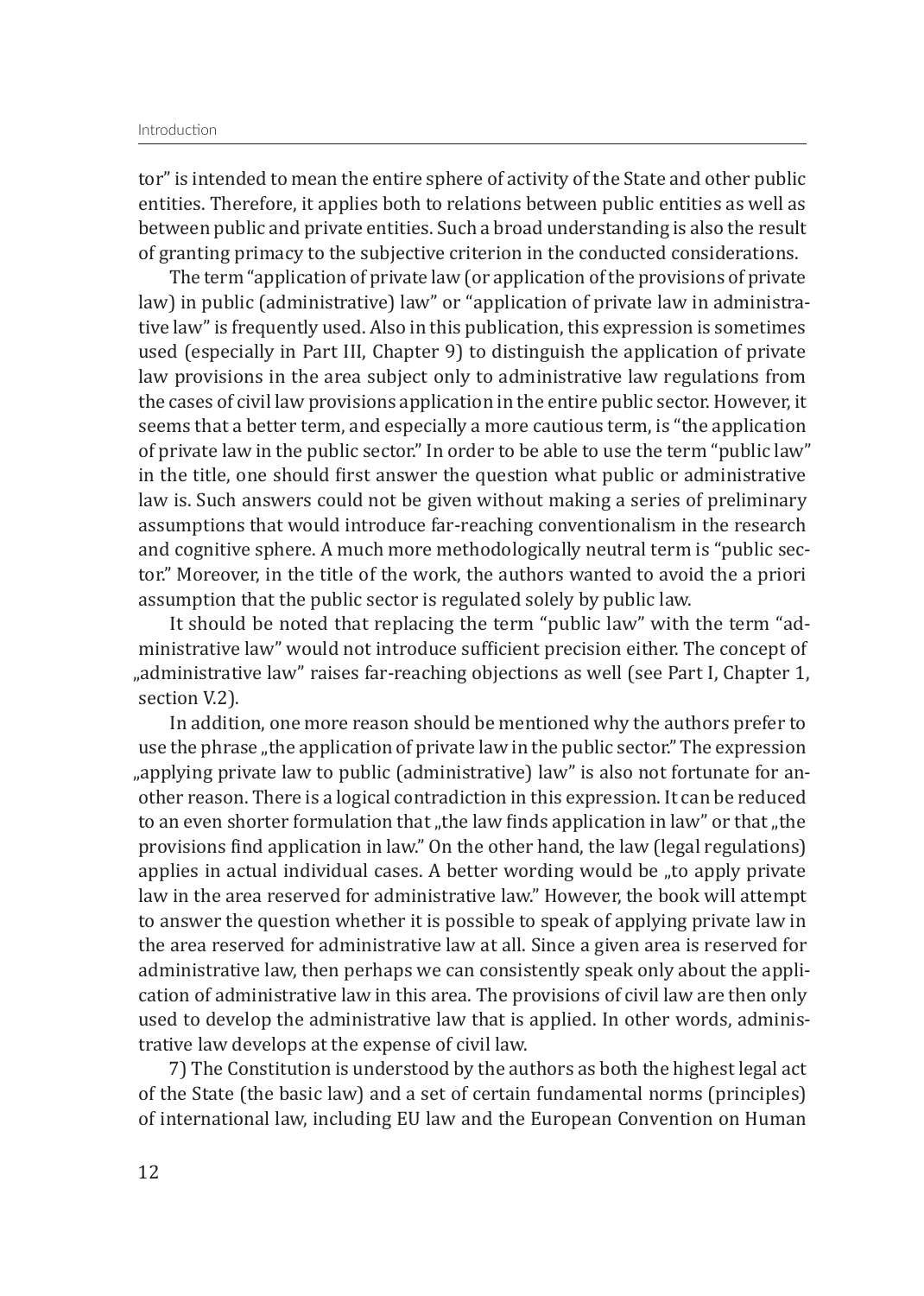Rights and Fundamental Freedoms signed by the Member States of the Council of Europe. As we know, EU law, especially the so-called primary law, including the treaty law, functions as a constitutional legal order.<sup>17</sup> Nowadays, the growing influence of European law on the sphere traditionally reserved for the civil law method of regulation is observed.<sup>18</sup> As a rule, this sphere has so far belonged to national legislators. In this connection, one speaks of "Europeanization of private law."19 The phenomenon of Europeanisation of constitutional law itself is even being noticed. This raises the issue of the complex question of the relationship between national constitutions and EU law, and in particular the issue of the primacy of EU law over the constitutions of the Member States, or vice versa. This complexity is perfectly reflected in the rulings of the German constitutional court. The Federal Constitutional Court (Bundesverfassunsgericht – BVerfG) – unlike the Court of Justice of the European Union (CJEU) – and in a manner characteristic of German legal methodology, tries to take into account the differences between the treaty (primary) law and the secondary law (acts adopted by the organs of European Union). In short, BVerfG generally does not give European law as such absolute priority over national constitutional law. Of course, it honors the European law system as an autonomous system and confirms that the European Union as a legal community cannot exist unless European law is given the attribute of universal and uniform effectiveness throughout the Union, which can only be ensured by giving European law priority regarding its application over national law.20 However, according to BVerfG, the source of this primacy is not the nature of European law as supranational law, but provisions in national regulations opening the national legal order to a foreign legal system.<sup>21</sup> In Germany, such a provision is art. 23 para. 1 GG and the discussion about the relationship between German constitutional law and EU law is centered around it. Thus, it is the Basic Law (Grundgesetz) that is the basis for the transfer of power to the EU, and it sets the conditions and limits for the exercise of powers by EU bodies. This is correlated with the principle of *individual limited authorization* expressed in art. 5 para. 1 Sentence 1 and para. 2 Sentence 1 of the Treaty on European Union. The Federal Constitutional Court is therefore entitled and even obliged to review the activities

<sup>&</sup>lt;sup>17</sup> See J. Helios, Publicyzacja prawa prywatnego [Publicization of private law], p. 31.

<sup>&</sup>lt;sup>18</sup> See F. Becker, Öffentliches und Privates Recht, NVwZ 2019, p. 1388.

<sup>&</sup>lt;sup>19</sup> See M. Adamczak-Retecka, Odpowiedzialność odszkodowawcza jednostek za naruszenie prawa wspólnotowego [Liability of individuals for violation of Community law], Warsaw, 2010, pp. 76–77.

<sup>&</sup>lt;sup>20</sup> BVerfGE, judgment of 6 July 2010 (2 BvR 2661/06 (Honeywell)), Entscheidungen des Bundesverfassungsgerichts vol. 126, pp. 286–331 (p. 301), in an obvious reference to the judgment of the CJEU of 15 June 1964, reference number 6/64 (Costa / ENEL), Collector General 1964, p. 1251.

<sup>&</sup>lt;sup>21</sup> BVerfGE, judgment of 22 October 1986 (2 BvR 197/83 (Solange II), Entscheidungen des Bundesverfassungsgerichts vol. 73, pp. 339–388 (pp. 374–375).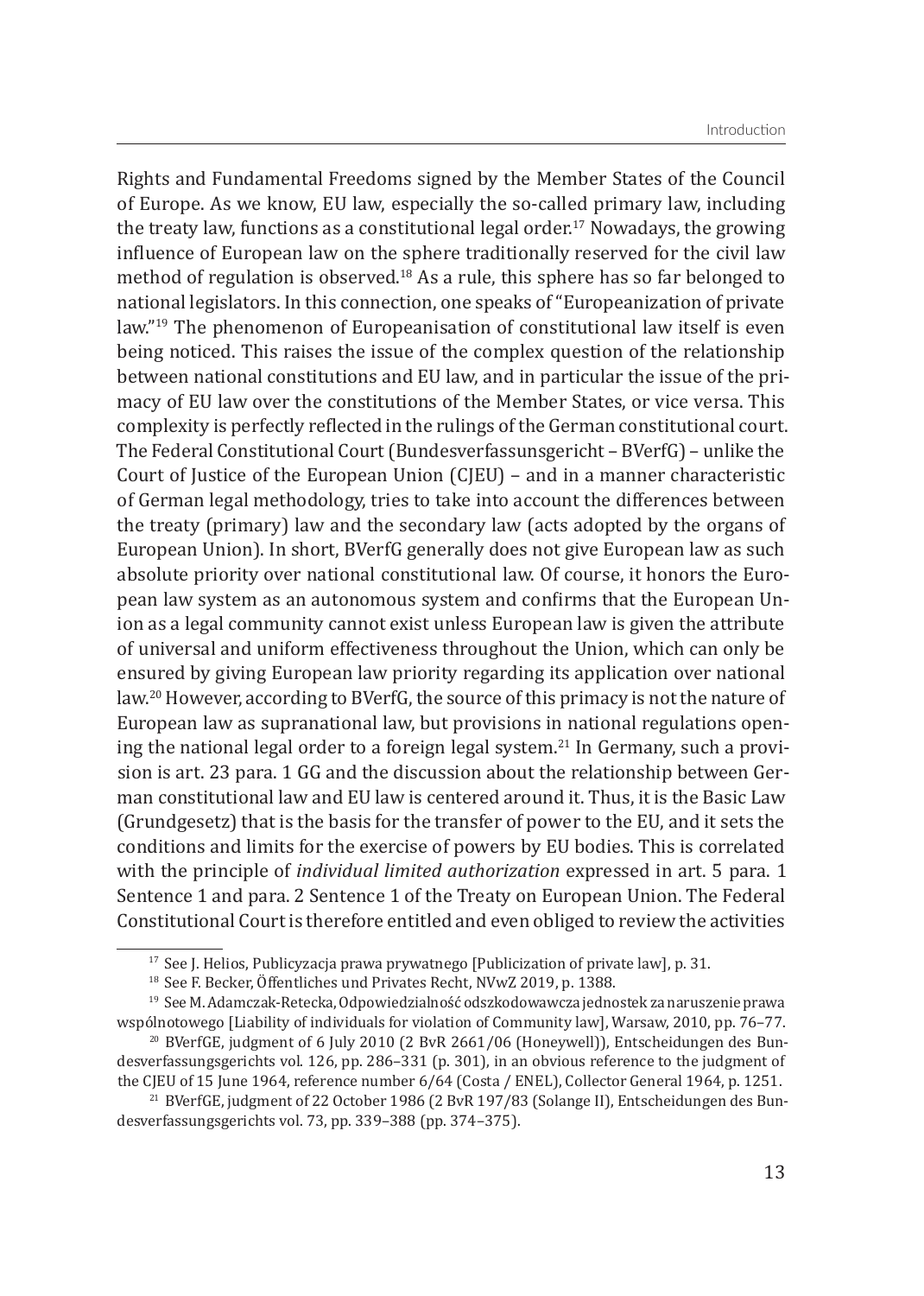of the institutions and bodies of the European Union in maintaining their competences and, where appropriate, to declare that *ultra vires* activities have no effect in the German legal system.<sup>22</sup> The BVerfG's obligation to respond to justified complaints regarding infringements of competences of the European institutions and bodies is coordinated with the task of interpreting and applying the treaties, and thus maintaining the unity and consistency of EU law entrusted to the Constitutional Court pursuant to art. 19 para. 1 point 1 Sentence 2 TEU and art. 267 TFEU. Such supervision must be carried out with a friendly attitude towards EU law (europarechtsfreundlich) and in a restrained manner so as not to violate the essence of the legal community.<sup>23</sup> Therefore, BVerfG does not dispute the jurisdiction of the EU Court of Justice to bindingly interpret EU law. Furthermore, before BVerfG has expressed an opinion on the effectiveness of a specific act of secondary legislation, it must be possible for the CJEU to take a position. This is what the instrument of preliminary ruling is used for.

Therefore, BVerfG confines itself to checking for *ultra vires* acts only in those situations where it is obvious that the acts of the European institutions and bodies go beyond the powers conferred.24 The violation of the principle of *individual limited authorization* must therefore be evident, i.e., the limits of competences are exceeded by European institutions and bodies in an explicit manner (it is drastic, explicit, obvious, and in isolation from the Treaty basis).

At the same time, BVerfG distinguishes between primary and secondary EU law. Acts of secondary law, adopted by EU bodies on the basis and in the procedure provided for in the Treaty on the Functioning of the EU, are not only subject to formal and legal control in terms of compliance with the competence framework, but also from a substantive legal point of view considering their compliance with fundamental rights according to the rules described in the BVerfG ruling of 22 October 1986 (Solange II).

Before the EU has developed its own system of protection of fundamental rights codified in the Charter of Fundamental Rights and undertook to respect them in art. 6 of the EU Treaty, the German Court examined the compatibility of secondary law with fundamental rights protected by the Basic Law (Grundgesetz),

<sup>&</sup>lt;sup>22</sup> BVerfGE, judgment of 6 July 2010 (2 BvR 2661/06 (Honeywell)), Entscheidungen des Bundesverfassungsgerichts vol. 126, pp. 286–331 (p. 302), with reference to numerous previous judicial decisions (BVerfGE 75, 223 (pp. 235 and 242); 89, 155 (p. 188); 113, 273 (p. 296); 123, 267, (353).

<sup>&</sup>lt;sup>23</sup> BVerfGE, judgement of 30 June 2009 (2 BvE 2, 5/08, 2 BvR 1010, 1022, 1259/08, 182/09, Lissabon), Entscheidungen des Bundesverfassungsgerichts vol. 123, pp. 267–437 (p. 354).

<sup>&</sup>lt;sup>24</sup> BVerfGE, judgment of 30 June 2009 (2 BvE 2, 5/08, 2 BvR 1010, 1022, 1259/08, 182/09, Lissabon), Entscheidungen des Bundesverfassungsgerichts vol 123, pp. 267–437 (pp. 353 and 400) and judgment of 6 July 2010 (2 BvR 2661/06 (Honeywell)), Entscheidungen des Bundesverfassungsgerichts vol. 126, pp. 286–331 (p. 304).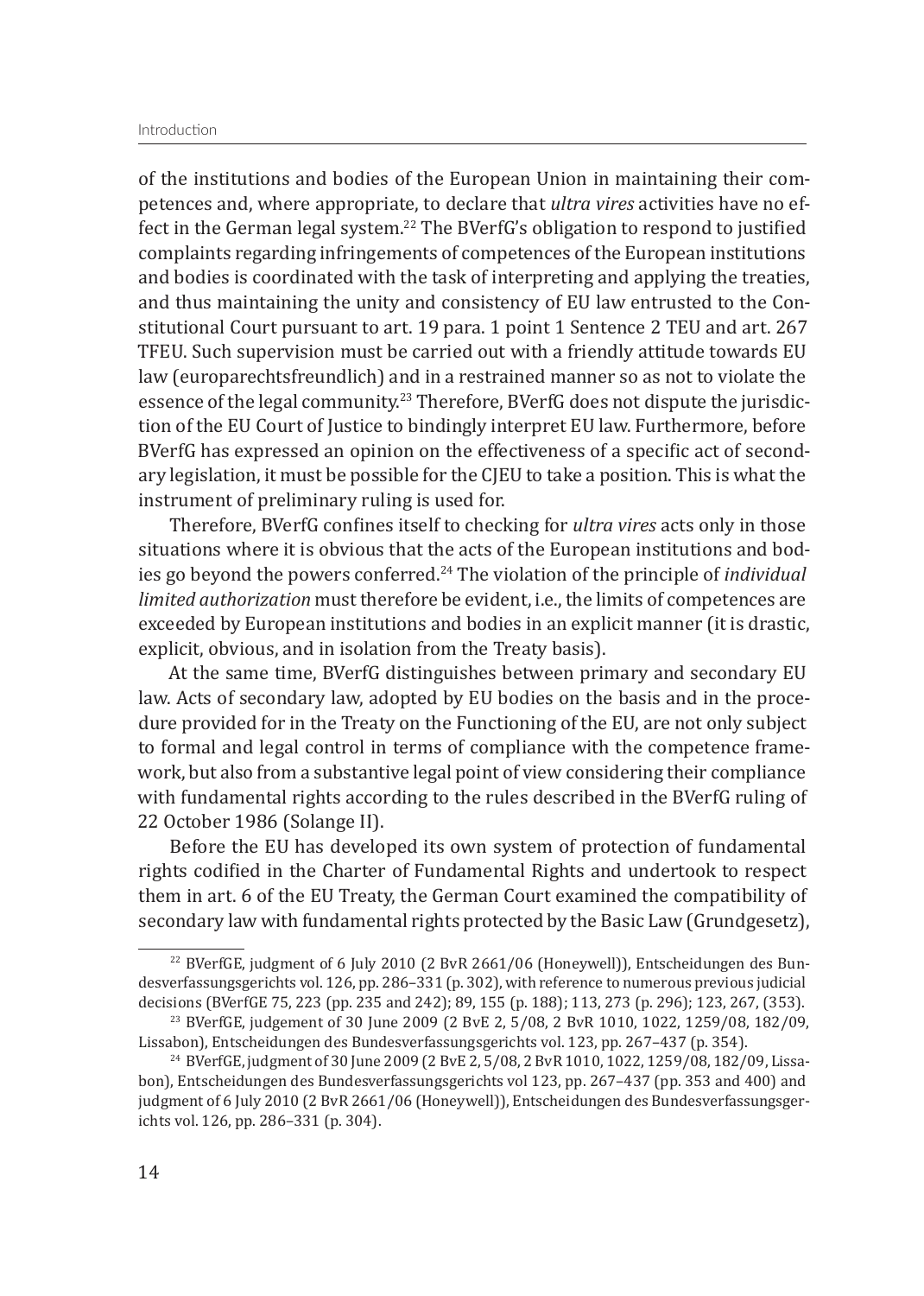assuming that only the Grundgesetz guarantees an adequate level of protection.<sup>25</sup> However, in 1986, recognizing the gradual increase in legal protection at EU level, the German constitutional court stated that "as long as (*solange*) the European Communities, and in particular the judicial decisions of the Court of Justice, guarantee effective protection of fundamental rights vis-à-vis the authorities of the Communities, which will in principle be equivalent to the level of protection of fundamental rights required by GG, BVerfG will not exercise its powers in the supervision of secondary Community law, which the German federal authorities will use as a legal basis, and thus will not check if the provisions of secondary law comply with the protection standards provided for in the Basic Law […]."26

At present, the level of protection of fundamental rights at the level of European law is so high that control based on the principles arising from this judgment is absolutely exceptional. Constitutional complaints and court applications, based on allegations of violation of fundamental rights under secondary EU law under the Basic Law, are in principle inadmissible, unless they reasonably state that protection at European level, including the case law of the Court of Justice of the EU, after passing the Solange II ruling, fell below the required standard.<sup>27</sup>

The conclusion of treaties, which are the essence of primary EU law, on the other hand, requires, according to art. 79 para. 3 GG and art. 23 para. 1 Sentence 3 GG, issuing a law (Gesetz) in which consent is given to the transfer of powers to an international organization such as the EU (Zustimmungsgesetz). As this act is an act of national law, it is under the supervision of BVerfG with regard to whether there has been an interference with the sphere constituting the "inviolable core of the constitutional identity of the Basic Law" ("unantastbarer Kern der Verfassungsidentität des Grundgesetzes").28 If BVerfG questions a national act expressing consent to ratify an international agreement, then it is not included in the national law system.

To sum up, it can be concluded that the German Constitutional Court, unlike the Court of Justice of the EU, does not advocate the absolute primacy of EU law in Member States, but, firstly, it does not rescind the supervision of the application of EU law in Germany and diversifies the principles of supervision depending on whether what is dealt with is an act of secondary law or supervising an act of

<sup>&</sup>lt;sup>25</sup> BVerfG, judgment of 29 May 1974 (BvL 52/71 (Solange I)), Entscheidungen des Bundesverfassungsgerichts vol 37, pp. 271–305 (p. 285).

 $^{26}$  BVerfG, judgment of 29 May 1974 (BvL 52/71 (Solange I)), Entscheidungen des Bundesverfassungsgerichts vol 37, pp. 271–305 (p. 285).

 $27$  BVerfG, resolution of 7 June 2000 (2 BvL 1/97 (Bananenmarktordnung)), Entscheidungen des Bundesverfassungsgerichts, vol. 102, pp. 147–166 (p. 164).

<sup>&</sup>lt;sup>28</sup> BVerfGE, judgment of 30 June 2009 (2 BvE 2, 5/08, 2 BvR 1010, 1022, 1259/08, 182/09, Lissabon), Entscheidungen des Bundesverfassungsgerichts vol. 123, pp. 267–437 (p. 344 ff.).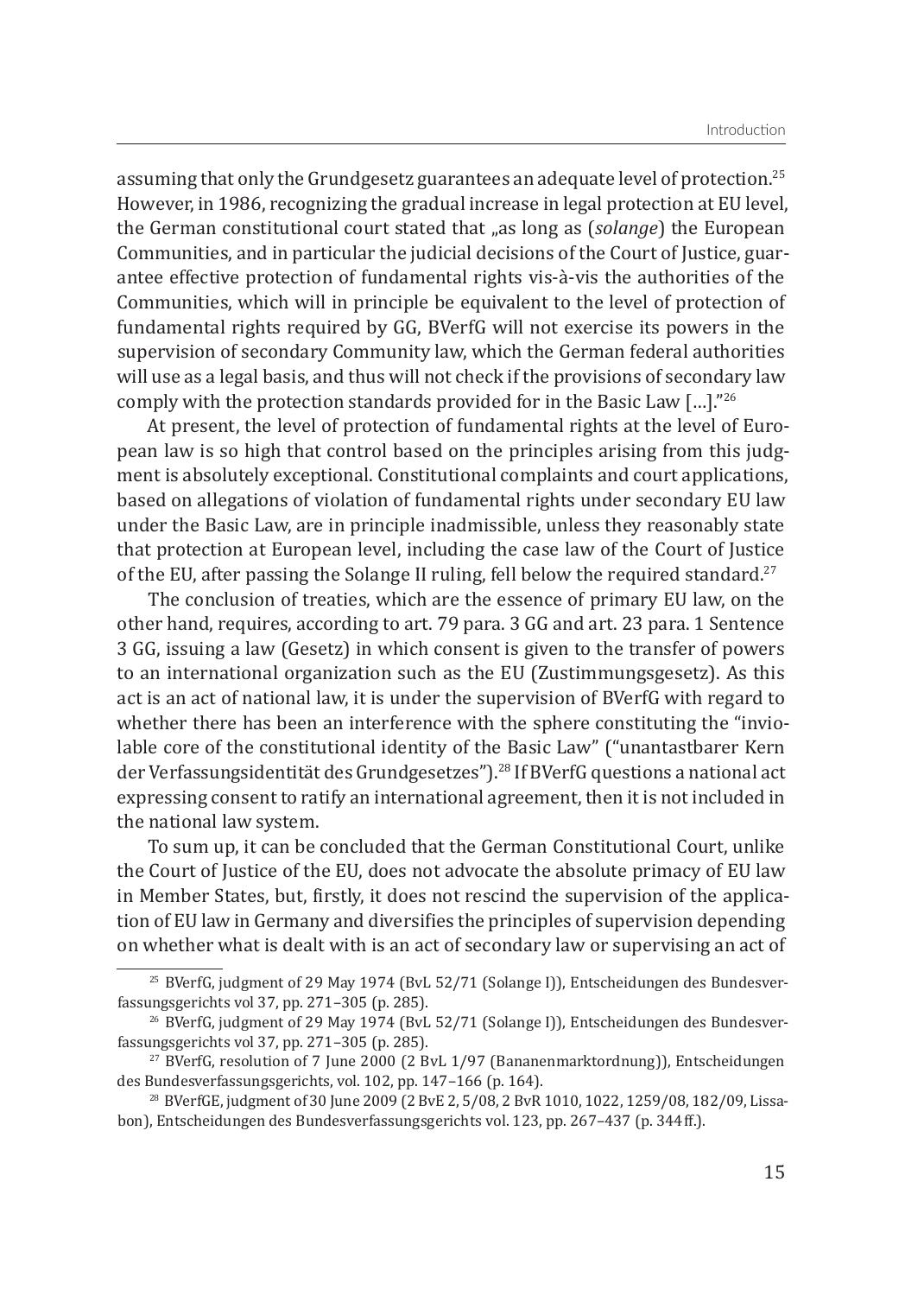national law which enables the ratification of treaties constituting the foundations of the EU.

It seems that the position of the Polish Constitutional Tribunal is consistent with the position of the German Constitutional Court described above. Although the Polish Constitution Tribunal acknowledges the primacy of the Constitution over EU law, it also stipulates that "the development of the European Union in many cases requires a new approach to issues and legal institutions that have been shaped in the course of many years (and sometimes centuries) of tradition, enriched by the jurisprudence and doctrine rooted in the consciousness of generations of lawyers. The need to redefine certain – seemingly inviolable – institutions and concepts stems from the fact that in the new legal situation resulting from European integration, there may sometimes be a conflict between the common understanding of some constitutional provisions and the newly emerging needs for effective action, which would be consistent with constitutional principles, on the forum of the European Union. […] It is necessary to attempt to interpret constitutional norms in such a way that will allow to integrate the influence of Polish state organs (including the parliament) on EU law in the existing political framework of the Republic of Poland. This approach is, moreover, consistent with the principle of interpreting the Constitution in a manner that would be friendly to European integration."29

Consequently, as the above presentation of German and Polish case law shows, EU countries provide an instance of multicentric legal systems.<sup>30</sup>

### **3.**

This work has been divided into four parts. The first part is of a profoundly theoretical nature. The analysis made in it is as an outstanding Polish civil law expert Adam Szpunar would put it, "conceptual cleansing of the forefield," in other words it is an indispensable basis for more detailed analyses contained in the further parts. Part Two of the monograph is an expression of a certain interdisciplinary nature within legal sciences. The authors tried to make the whole work interdisciplinary. However, the authors admit that the work presents the achievements

 $^{29}$  See the judgment of the Constitutional Tribunal of 12 January 2005, reference number K 24/04, OTK 2005/1/3. See also the judgment of the Constitutional Tribunal of 11 May 2005, reference number K 18/04, OTK 2005/5/49; Constitutional Tribunal's judgment of 24 November 2010, reference number K 32/09, OTK 2010/9/108.

<sup>&</sup>lt;sup>30</sup> See E. Łętowska, Multicentryczność systemu prawa i jej konsekwencje [Multicentricity of the legal system and its consequences], PiP 2005, no. 4, p. 3 ff.